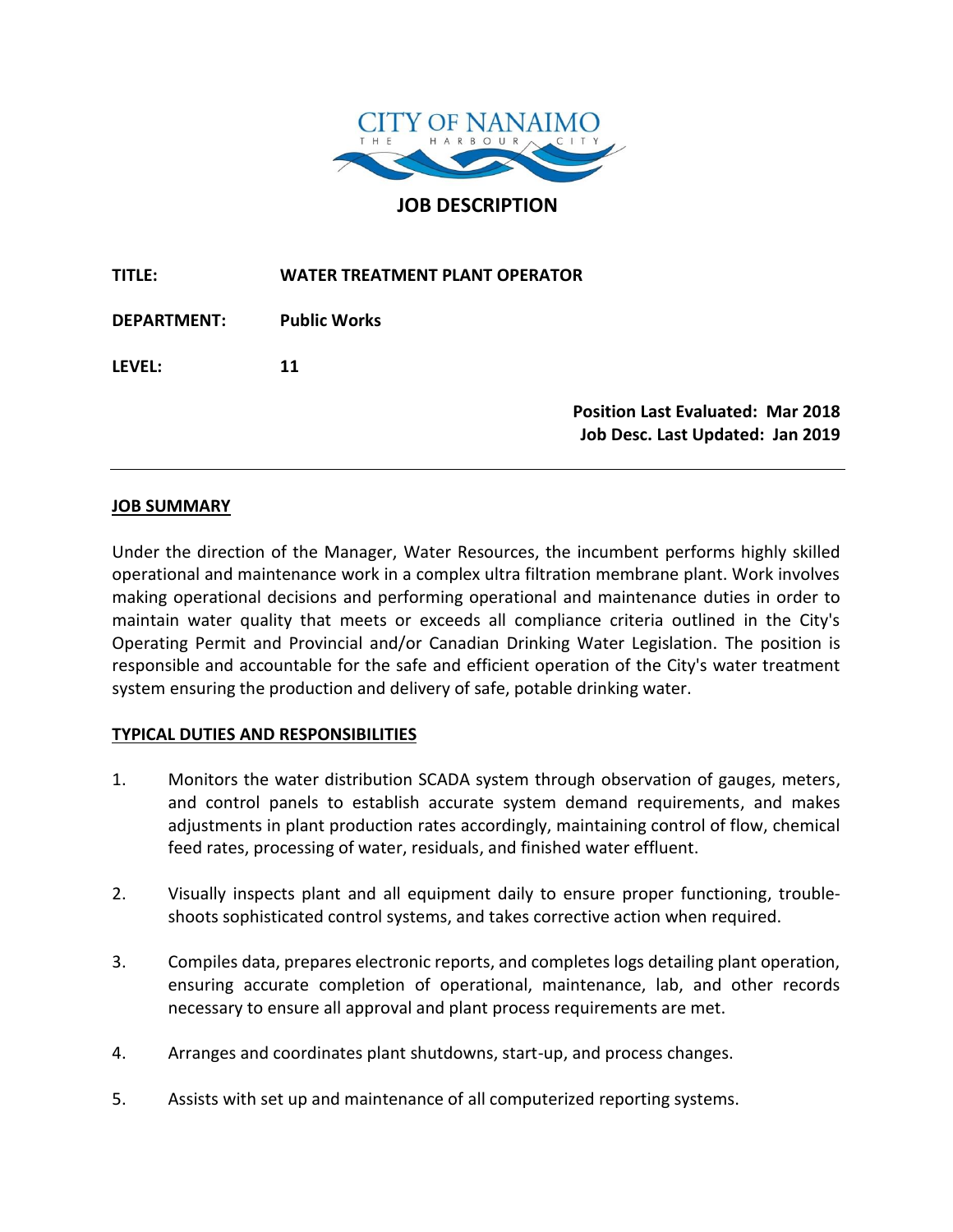# **TYPICAL DUTIES AND RESPONSIBILITIES cont.**

- 6. Performs maintenance and preventative maintenance on plant systems and equipment, and ensures plant cleanliness and proper lockout procedures.
- 7. Conducts daily laboratory analysis, maintains lab inventory, and performs numerous complex calculations related to chemical treatment.
- 8. Receives, loads, and unloads chemicals, changes chlorine tanks, and responds to emergency chlorine leaks.
- 9. Performs unscheduled maintenance work as required outside of regular working hours and for short-term absences to ensure 24-hour plant coverage.
- 10. Sets up work orders, gives daily direction to maintenance contractors or equipment suppliers when required, and ensures that outside contractors follow plant specific safe work practices.
- 11. Assists in the training of new operators and other water treatment plant staff and ensures by written and verbal communication that administrative and maintenance personnel are kept informed regarding the plant's operational and mechanical status.
- 12. Assists in development, performance, and maintenance of in-house safety programs, risk assessments, safe work procedures and safety training records, and ensures that safe work practices and occupational health and safety guidelines are adhered to for the staff and visitors.
- 13. Promotes awareness of environmental issues for the general public and conducts tours of the plant.
- 14. Makes recommendations on technical matters to supervisor to optimize treatment efficiency and water quality standards.
- 15. Maintains and updates database relative to plant and equipment maintenance.
- 16. Performs related duties as required.

### **REQUIRED KNOWLEDGE, SKILLS, AND ABILITIES**

Demonstrated knowledge of methods, practices, and procedures related to water treatment operation and associated regulatory requirements.

Thorough knowledge of plant heating, ventilation, electrical, air handling, and instrumentation control systems.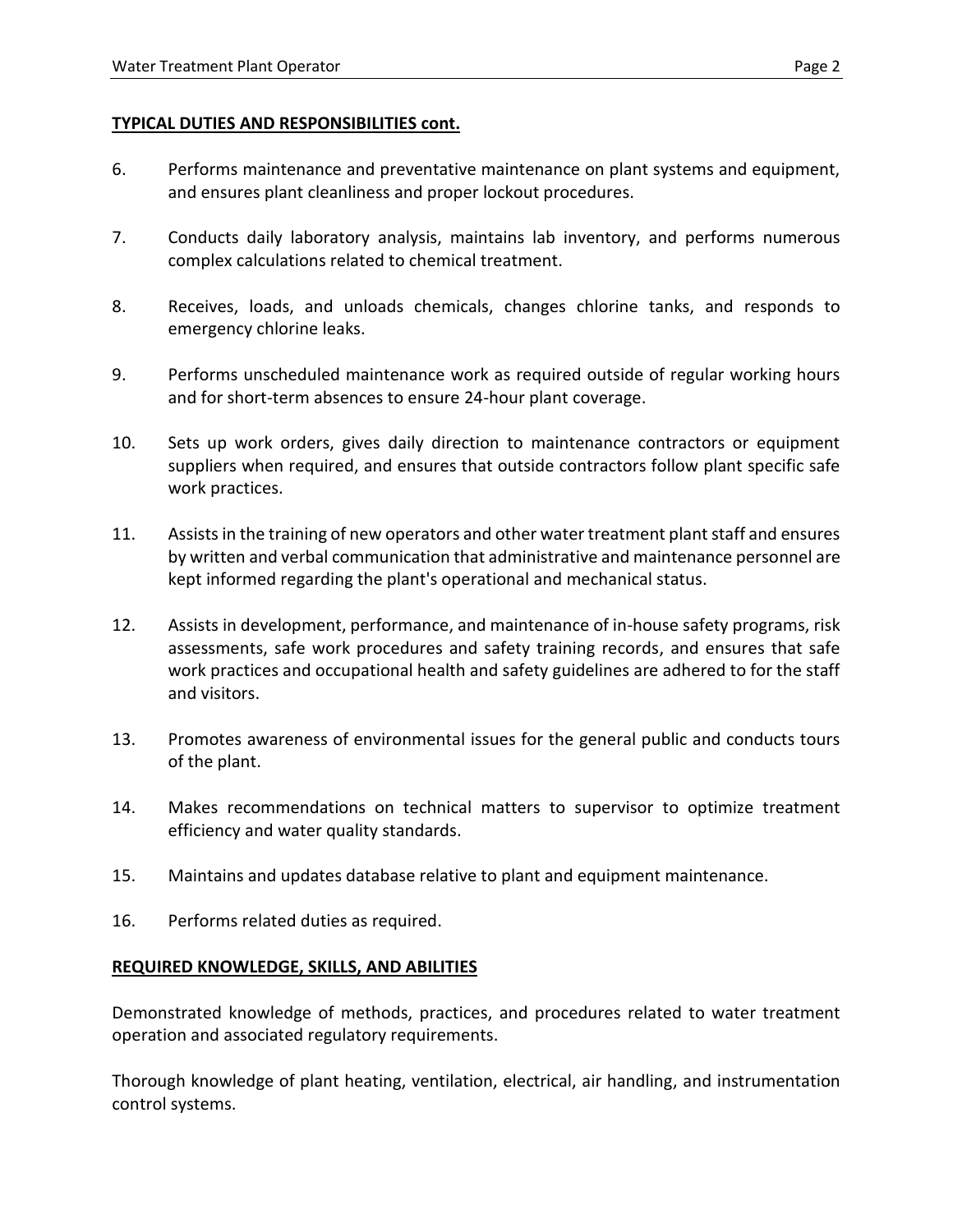### **REQUIRED KNOWLEDGE, SKILLS, AND ABILITIES cont.**

Experience in large mechanical equipment maintenance and repair.

In-depth knowledge of computers, spreadsheets, and database and word processing applications, including experience with SCADA software, control systems software and DDCS software.

Thorough knowledge of the principles of biology, chemistry, and hydrology related to water treatment.

Experience in and knowledge of a membrane plant's operation.

Working knowledge of the safe operation and maintenance of all plant vehicles, equipment, and power tools.

Knowledge of British Columbia regulations as they pertain to public health, drinking water, safety, operating permits, and City policies.

Ability to establish and maintain effective working relationships with others and contribute to a positive team environment.

Ability to make major process decisions and exercise considerable independent judgment.

Ability to express ideas clearly and effectively both orally and in writing, and execute both oral and written instructions.

Ability to work with minimal supervision.

Ability to perform multiple tasks, establish priorities, and be able to respond calmly and efficiently in an emergency situation.

Ability to communicate with courtesy and tact in explaining and exchanging data or information.

Work may involve constant handling of somewhat awkward and/or medium weight objects or tools/equipment and/or climbing structures. Core work activities may require sitting or standing for prolonged periods throughout the workday, with limited opportunity for relief.

Ability to communicate with courtesy and tact in order to obtain and/or distribute routine data or information to internal and external customers. This may involve the ability to probe for information and clarification.